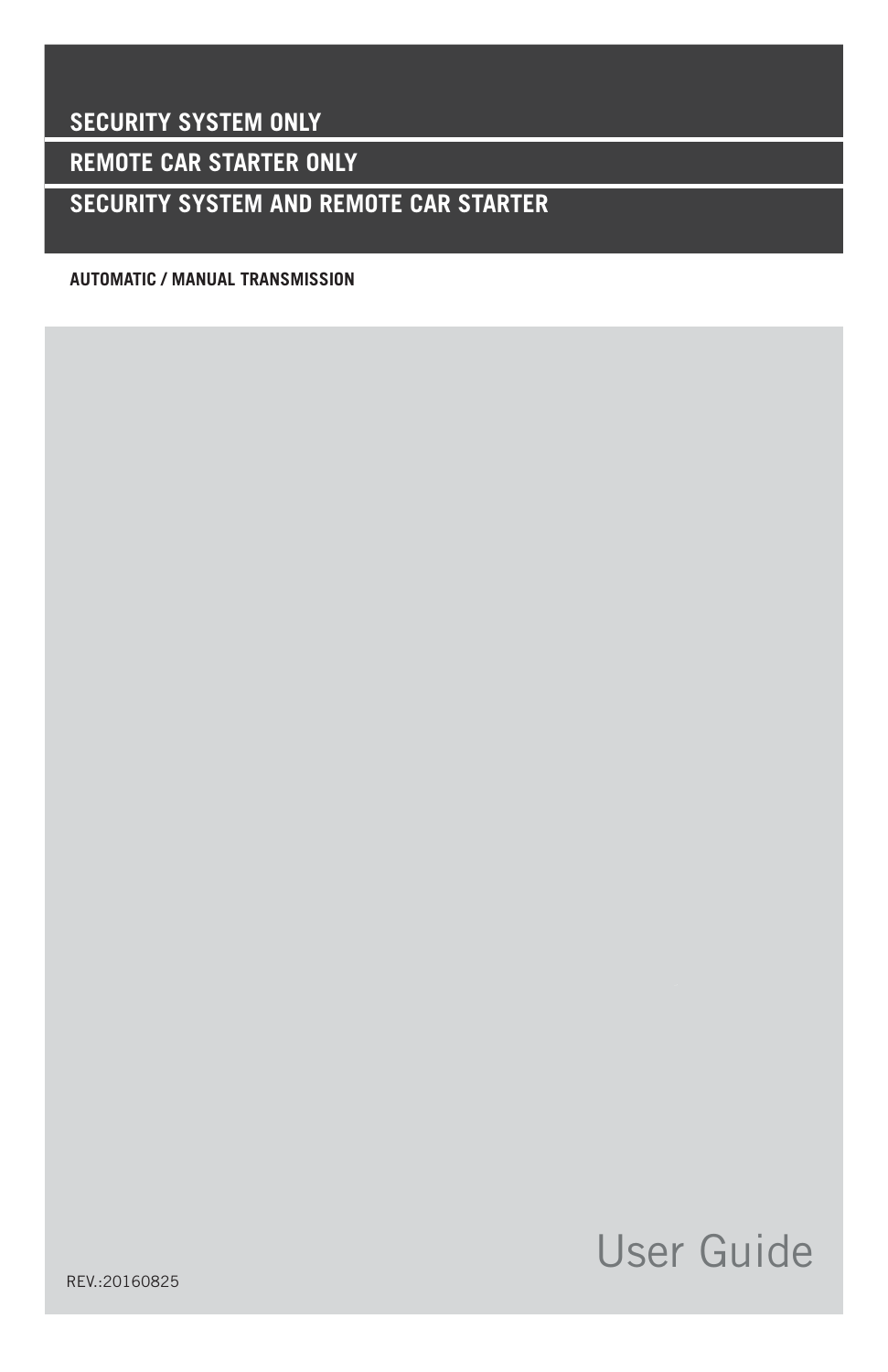| <b>TABLE OF CONTENTS</b> |  |
|--------------------------|--|
|                          |  |
|                          |  |
|                          |  |
|                          |  |
|                          |  |
|                          |  |
|                          |  |
|                          |  |
|                          |  |
|                          |  |
|                          |  |
|                          |  |
|                          |  |
|                          |  |
|                          |  |
|                          |  |
|                          |  |
|                          |  |
|                          |  |
|                          |  |
|                          |  |
|                          |  |
|                          |  |
|                          |  |
|                          |  |
|                          |  |
|                          |  |
|                          |  |
|                          |  |
|                          |  |
|                          |  |
|                          |  |
|                          |  |

# **INTRODUCTION**

Thank you for purchasing this Remote-Starter/Alarm system. This is a state of the art Remote-Starter/ Security-System including numerous new comfort and security features, and all of the elementary features generally offered with most basic Remote-Starter systems. There are certain features listed in this manual that may not be available for your system. There may also be features listed in this manual that require additional installation or programming before they are active. In order to truly enjoy the benefits of this system, we recommend that you thoroughly review the following manual.

#### **NOTE**

- . The system can be configured in three different ways: Remote Start only, alarm only or alarm and remote starter.
- The options vary by vehicle, the components can be added to the system and the functions on the vehicle.
- . Function describe in this guide may vary depending on the RF-KIT remote.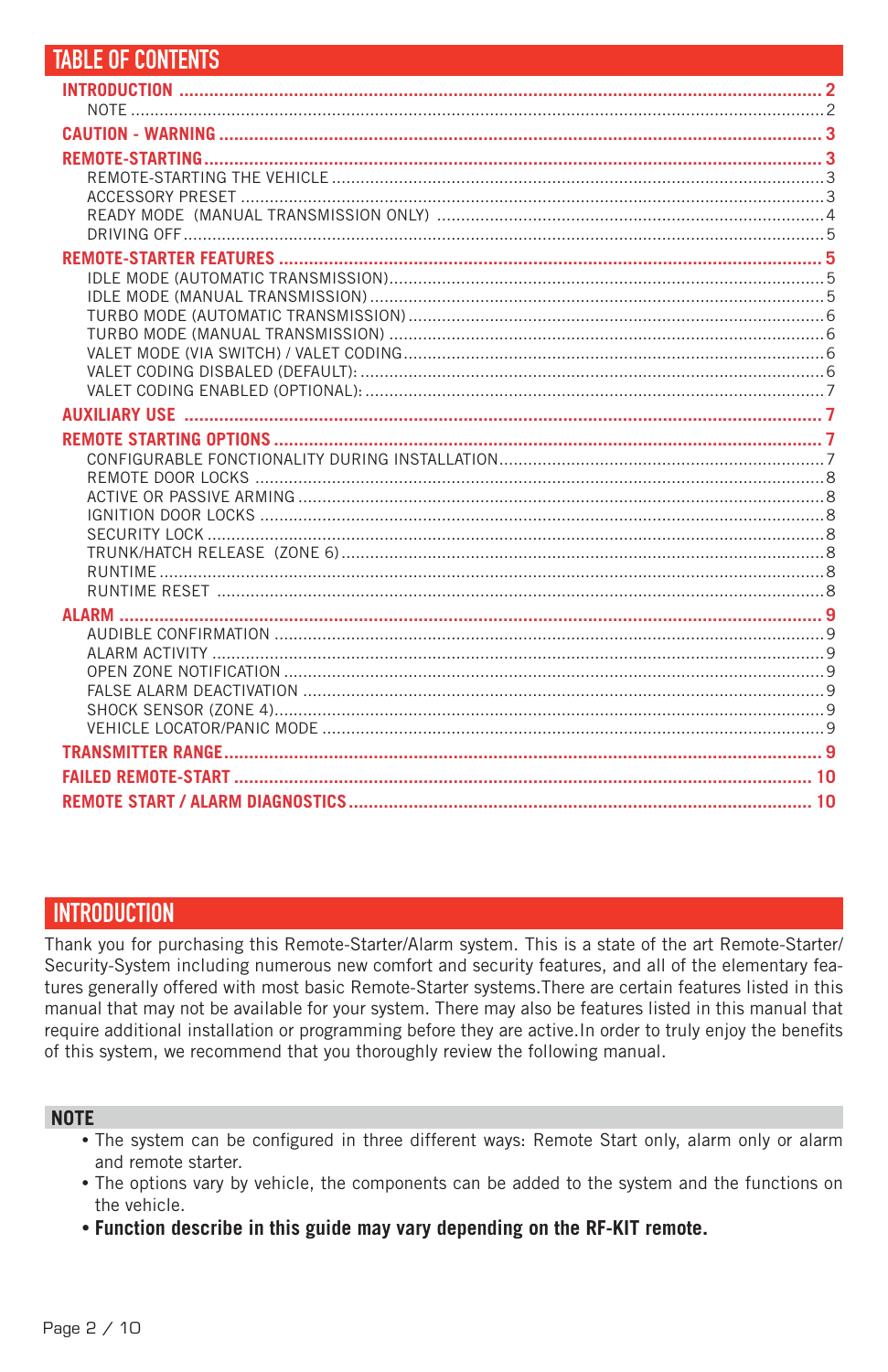# CAUTION - WARNING

#### IT IS THE RESPONSIBILITY OF THE **REMOTE CAR STARTER OPERATOR** TO: **•** ensure that the vehicle is parked in a safe and responsible manner. **•** ensure that the vehicle is not remotely started indoors (garage, underground parking). **•** ensure that the vehicle is not remotely started with a passenger inside. **•** ensure that the gearshift lever is in the NEUTRAL position and the parking brake is engaged on manual transmission in order to avoid accidents upon remote starting. **•** when leaving the vehicle, ensure that the gearshift lever is in the "PARK" position for an automatic transmission in order to avoid accidents upon remote starting. (Note: Make sure that the vehicle cannot start in "Drive" position.) **•** ensure that the remote starter is disabled or put into valet mode before servicing. When servicing the vehicle, enable valet Mode (via switch) / VALET CODING, page 6.

# REMOTE-STARTING

## **REMOTE-STARTING THE VEHICLE**

This Remote-Starter supports both manual and automatic transmission vehicles. For manual transmission vehicles see the Ready Mode section.

| REMOTE-STARTING   |       |                                                                                                                                                                                                                                   |  |  |
|-------------------|-------|-----------------------------------------------------------------------------------------------------------------------------------------------------------------------------------------------------------------------------------|--|--|
| STEP <sub>1</sub> | START | To remote-start the vehicle press the START button.                                                                                                                                                                               |  |  |
| STEP <sub>2</sub> |       | The parking lights will turn on to indicate a response to the Remote-Start<br>signal.                                                                                                                                             |  |  |
| STEP <sub>3</sub> |       | Approximately 5 seconds later the engine will crank. Once the vehicle<br>starts the parking lights will turn on and remain on for the entire duration<br>of the Remote-Starter runtime, or until the Remote-Starter is shut down. |  |  |
|                   |       | If the contribution is enough a the fluid stressed also from the factors of the state $\alpha$ seconds to find the stress                                                                                                         |  |  |

If the vehicle fails to start on the first attempt, the Remote-Starter will wait 3 seconds before it will attempt to start the vehicle again. The Remote-Starter will attempt to start the vehicle 2 times (default) before giving up. (See Failed Remote Start page 10)

## **ACCESSORY PRESET**



**Heater & Heated Seat(s):** When leaving the vehicle it is recommended that the driver pre-set the climate controls in preparation for a later Remote-Start. When the vehicle Remote-Starts, the current (or last) setting for the climate controls, windshield wipers (and other accessories) will be used. When setting the blower motor (fan speed) and heated seats (if equipped) should not be left on HIGH. It is recommended to leave these settings on either a LOW or MEDIUM setting.

**Windshield Wipers & Radio & Headlights:** Some vehicles require the radio, windshield wiper, headlight circuits to become energized while running under Remote-Start. When leaving the vehicle you must ensure that the windshield wiper and headlight switches are turned off. Leaving the headlights on with some vehicles could cause them to remain on even after the Remote-Starter has shut down, resulting in a dead battery.

**Rear Defrost:** On most vehicles the Rear Defrost can only be activated after the vehicle has been started and in most cases this feature is not included with a Remote-Starter installation. On some vehicles it may be possible for the installer to hook this feature up so it either automatically enables after Remote-Start or can be enabled by using an AUX output. **Driver Presets:** Some vehicles retain different seat, mirror and radio settings for each driver. Different driver presets are not controlled by the Remote-Starter, however they may be controlled with the Bypass/Interface Kit.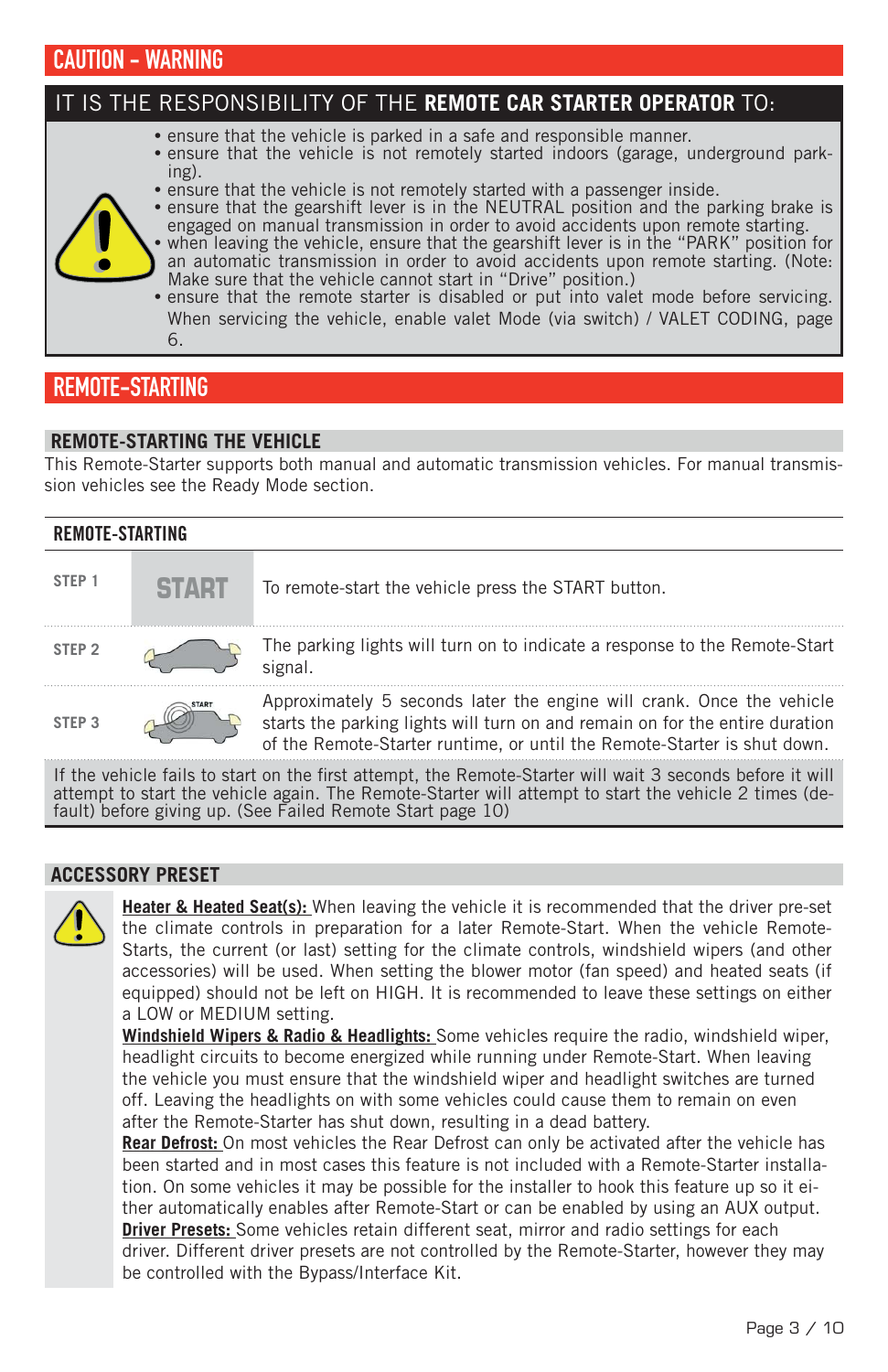# **READY MODE (MANUAL TRANSMISSION ONLY)**

Two activation methods are possible, please consult the salesman or installer to determine which of these modes applies to your vehicle.

There are always safety concerns for a manual transmission vehicle to accidentally start while in gear, Ready Mode alleviates these concerns. The driver must enable Ready Mode in order to Remote-Start the vehicle at a later time. Once Ready Mode is set-up the vehicle can be started/stopped at will, as many times as needed. However once the parking brake is disengaged, the hood is opened, or any of the doors are opened, Ready Mode will deactivate and the vehicle will not start until Ready Mode is reactivated.

#### METHOD 1

# PROGRAMMED BY DEFAULT THIS METHOD WILL ACTIVATE THE REMOTE CAR STARTER SEQUENCE ONLY WHEN THE END USER IS USING THE REMOTE CAR STARTER REMOTE:

|                   | The vehicle must be running.                                                                                           |
|-------------------|------------------------------------------------------------------------------------------------------------------------|
| STEP <sub>1</sub> | Make sure that all doors are closed and the transmission is in the<br>NEUTRAL position.                                |
| STEP <sub>2</sub> | Engage the parking brake.                                                                                              |
| STEP <sub>3</sub> | Release the brake pedal.                                                                                               |
| STEP <sub>4</sub> | Press the START button. The parking lights will flash once and<br>then remain on.                                      |
| STEP <sub>5</sub> | Remove the key from the ignition barrel.<br>The vehicle will remain running with the Remote-Starter.                   |
| STEP <sub>6</sub> | Exit the vehicle and close all of the doors.<br>The Remote-Starter will stop running once all the doors are<br>closed. |

## METHOD 2 This method must be programmed by the installer during installation. THIS METHOD WILL ACTI-VATE THE REMOTE STARTER SEQUENCE EVERYTIME THE END USER IS LEAVING THE VEHICLE. AUTOMATIC AC-TIVATION:

|                   | The vehicle must be running.                                                                                              |
|-------------------|---------------------------------------------------------------------------------------------------------------------------|
| STEP <sub>1</sub> | Make sure the transmission is in the NEUTRAL position.                                                                    |
| STEP <sub>2</sub> | Engage the parking brake.                                                                                                 |
| STEP <sub>3</sub> | Release the brake pedal.                                                                                                  |
| STEP 4            | Remove the key from the ignition barrel. The engine will shut down<br>and the vehicle will be ready to start at any time. |
| STEP <sub>5</sub> | Exit the vehicle and close all of the doors.<br>The Remote-Starter will stop running once all the doors are closed.       |
|                   | The vehicle is ready to start. Open any door to cancel Ready Mode and start over the sequence from step 1.                |

# TO DEACTIVATE READY MODE:

• Open any door(s) • Open the hood • Disengage of the parking brake Note : If the parking lights flash 3 times when Remote-Starting, Ready Mode is not enabled.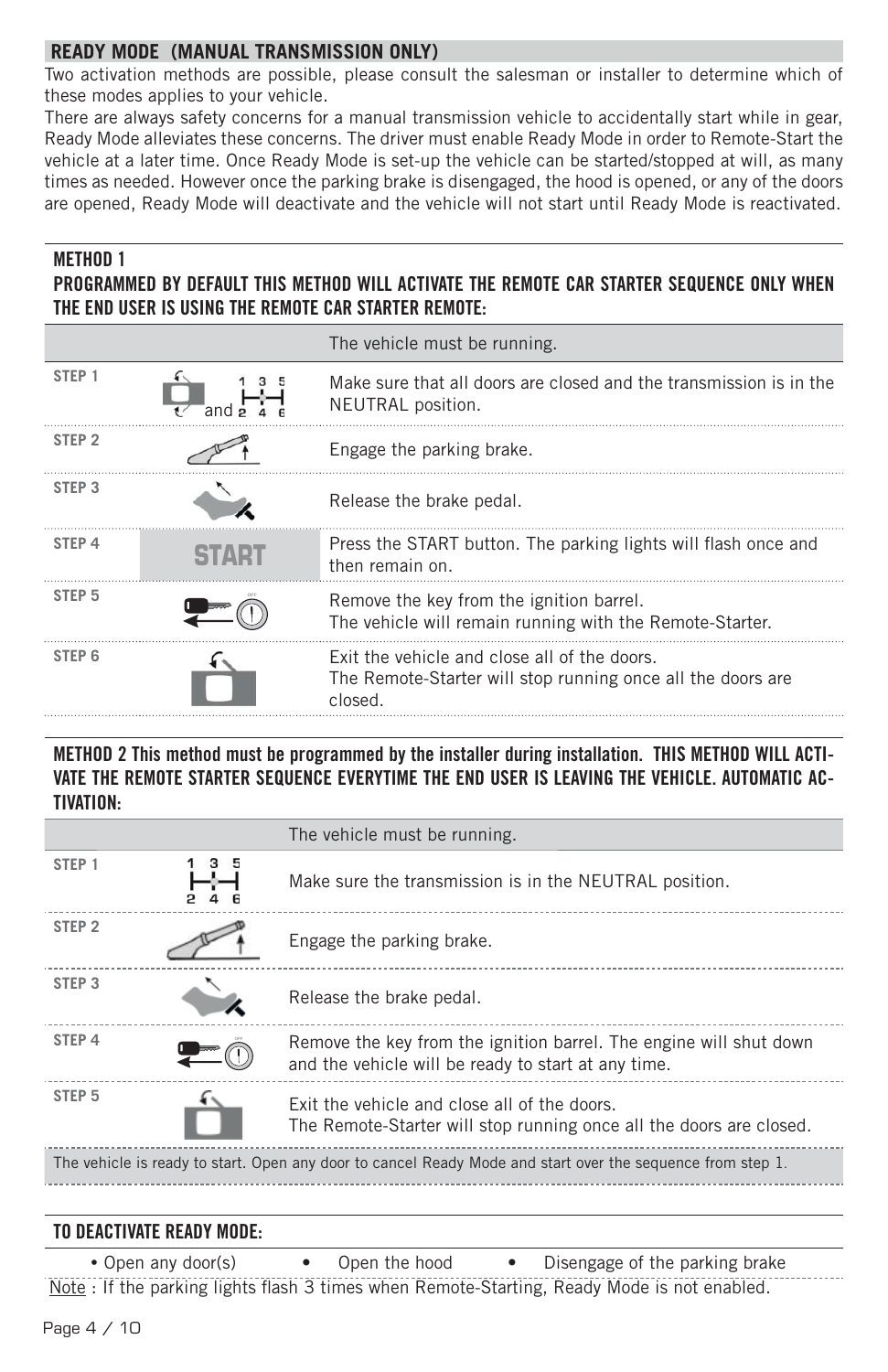## **DRIVING OFF**

When the vehicle is running with the Remote-Starter, enter the vehicle and proceed with the following steps:

| STEP <sub>1</sub> |               | Insert the key and turn it to the ignition (ON/Run) position.<br><b>D</b> Warning: Do not turn the key to the START position when the engine is running. This may damage the ignition system on some vehicles. |
|-------------------|---------------|----------------------------------------------------------------------------------------------------------------------------------------------------------------------------------------------------------------|
| STEP <sub>2</sub> | $\rightarrow$ | Step on the brake pedal to disable the Remote-Starter, and put the vehicle<br>in gear.                                                                                                                         |

# REMOTE-STARTER FEATURES

## **IDLE MODE (AUTOMATIC TRANSMISSION)**

Idle Mode allows the vehicle to run without the key in the ignition barrel. For example, if you stop for a quick errand or delivery, simply allow the vehicle to run while you are gone. The engine will run until the Remote-Starter runtime expires. Press START any time the vehicle is running with the Remote-Starter to reset this timer. To activate Idle Mode (automatic transmission) proceed with the following steps:



**STEP 1** START With the key in the barrel at the ignition (ON/RUN) position and the engine running, press the START button until the parking lights turn on.





**STEP 2 OFF** Turn the key to the OFF position and remove the key from the ignition barrel. The vehicle will continue to run with the Remote-Starter. 

The engine will continue to run until either the remote stop function is pressed, the Remote-Starter runtime expires, the parking brake is disengaged, the brake is pressed, or the hood is opened. If the Remote-Starter is shut down by transmitter it will automatically go in to Ready Mode (if all the doors are closed).

 **WARNING : Never leave children or animals in a Remote-Started vehicle unattended.**

# **IDLE MODE (MANUAL TRANSMISSION)**

Idle mode is activated in much the same way Ready Mode is activated, except for Step 1. To activate Idle Mode (manual transmission) proceed with the following steps:

|                   | <b>IDLE MODE ACTIVATION:</b> |                                                                                                           |
|-------------------|------------------------------|-----------------------------------------------------------------------------------------------------------|
|                   |                              | The vehicle must be running.                                                                              |
| STEP <sub>1</sub> |                              | Ensure the transmission is in the NEUTRAL position.                                                       |
| STEP <sub>2</sub> |                              | Open at least one door.                                                                                   |
| STEP <sub>3</sub> |                              | Engage the parking brake.                                                                                 |
| STEP <sub>4</sub> |                              | Release the brake pedal.                                                                                  |
| STEP <sub>5</sub> |                              | Press the remote START button. The parking lights will flash once<br>and then remain on.                  |
| STEP <sub>6</sub> |                              | Remove the key from the ignition barrel.<br>The vehicle will continue to run with the the Remote-Starter. |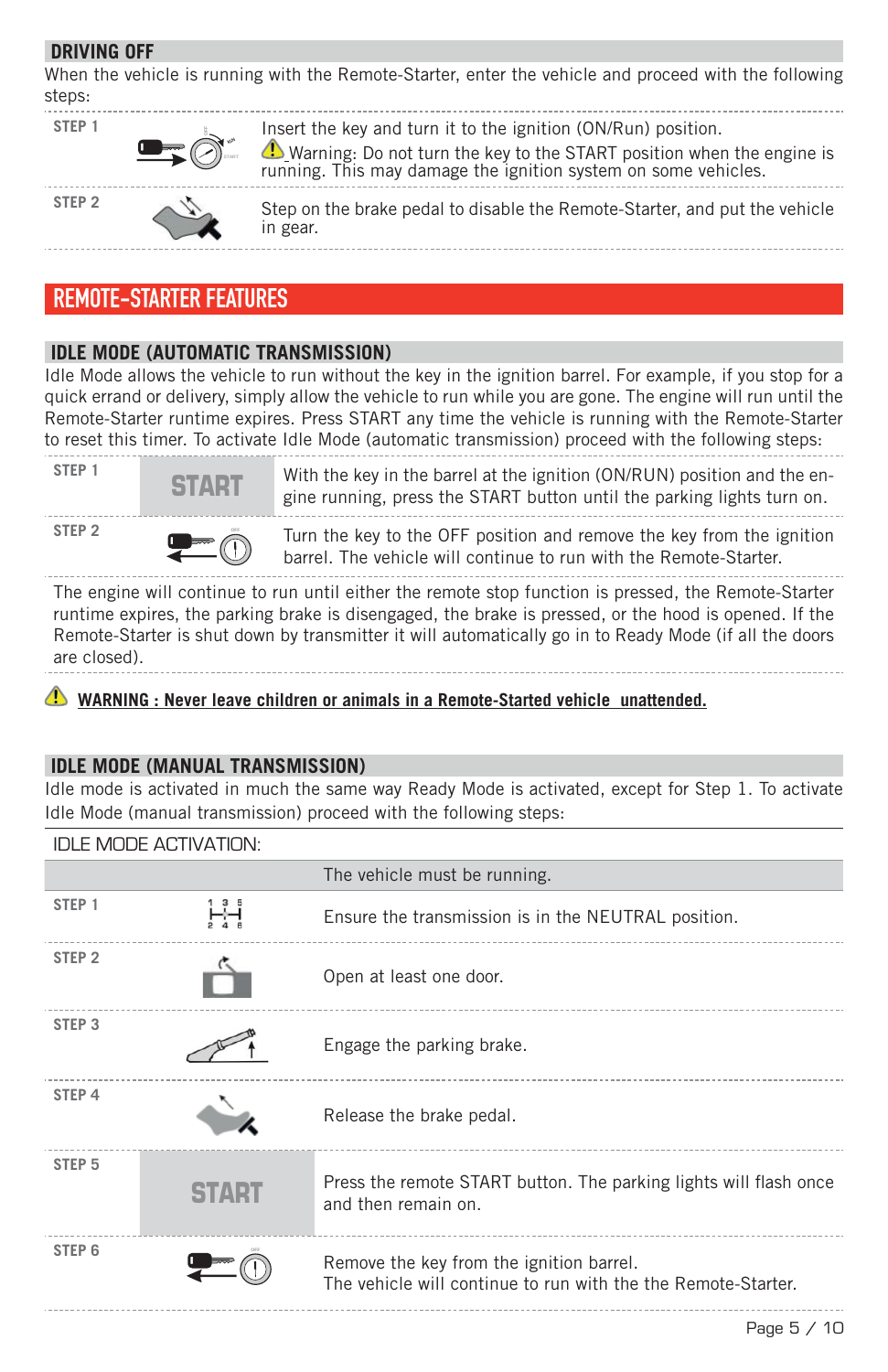

The engine will continue to run until either the remote stop function is pressed, the Remote-Starter runtime expires, the parking brake is disengaged, the brake is pressed, or the hood is opened. If the Remote-Starter is shut down by transmitter it will automatically go in to Ready Mode (if all the doors are closed).

*C* WARNING : Never leave children or animals in a Remote-Started vehicle unattended.

## **TURBO MODE (AUTOMATIC TRANSMISSION)**

Turbo Mode (if installed) is similar to Idle Mode but is used to cool down the turbo-charger once the driver leaves the vehicle. The Remote-Starter will continue run the vehicle for 2 minutes allowing the turbo-charger to cool down. To activate Turbo Mode (automatic transmission) proceed with the following steps:

| STEP <sub>1</sub> | <b>START</b> | With the engine already running, press the remote START button until<br>the parking lights come on.              |
|-------------------|--------------|------------------------------------------------------------------------------------------------------------------|
| STEP <sub>2</sub> |              | Remove the key from the ignition barrel.<br>The vehicle will continue to run with the the Remote-Starter.        |
| STEP <sub>3</sub> | Ĥ            | Exit the vehicle and close all of the doors.<br>The vehicle will continue to run after all the doors are closed. |
| STEP 4            | <b>LOCK</b>  | Press the LOCK button to lock the doors. The vehicle will continue to<br>run for 60 seconds.                     |

## **TURBO MODE (MANUAL TRANSMISSION)**

Turbo Mode (if installed) is similar to Idle Mode but is used to cool down the turbo-charger once the driver leaves the vehicle. The Remote-Starter will continue run the vehicle for 2 minutes allowing the turbo-charger to cool down. To activate Turbo Mode (manual transmission) proceed with the following steps:

See IDLE MODE (MANUAL TRANSMISSION) page 5.

# **VALET MODE (VIA SWITCH) / VALET CODING**

Valet Mode disables both the Remote-Starter and Alarm system. Whenever the vehicle is being serviced or repaired, or the vehicle is parked indoors it is mandatory that Valet Mode be enabled to prevent an accidental Remote-Start.

**Note:** The alarm system is not active (including Starter Kill) when the system is in Valet Mode. However you are still able to lock and unlock the doors, and release the rear hatch/trunk.

Note: When the Remote-Starter/Alarm is in Valet Mode, the LED will stay ON solid instead of flashing after the doors are locked. The LED will turn off only after the Remote-Starter/Alarm exit Valet Mode.

The valet mode can be programmed to use a coded entry in order to increase the security of your alarm system and to prevent accidents. By default, the valet button is pressed 3 times after turning the ignition. Function 30 can be programmed to use a coded value instead of the default one.

#### **VALET CODING DISBALED (DEFAULT):**

To activate and deactivate Valet Mode using the valet switch proceed with the following steps:

**STEP 1**



Insert the key and turn it to the ignition (ON/RUN) position. The vehicle does not need to be started.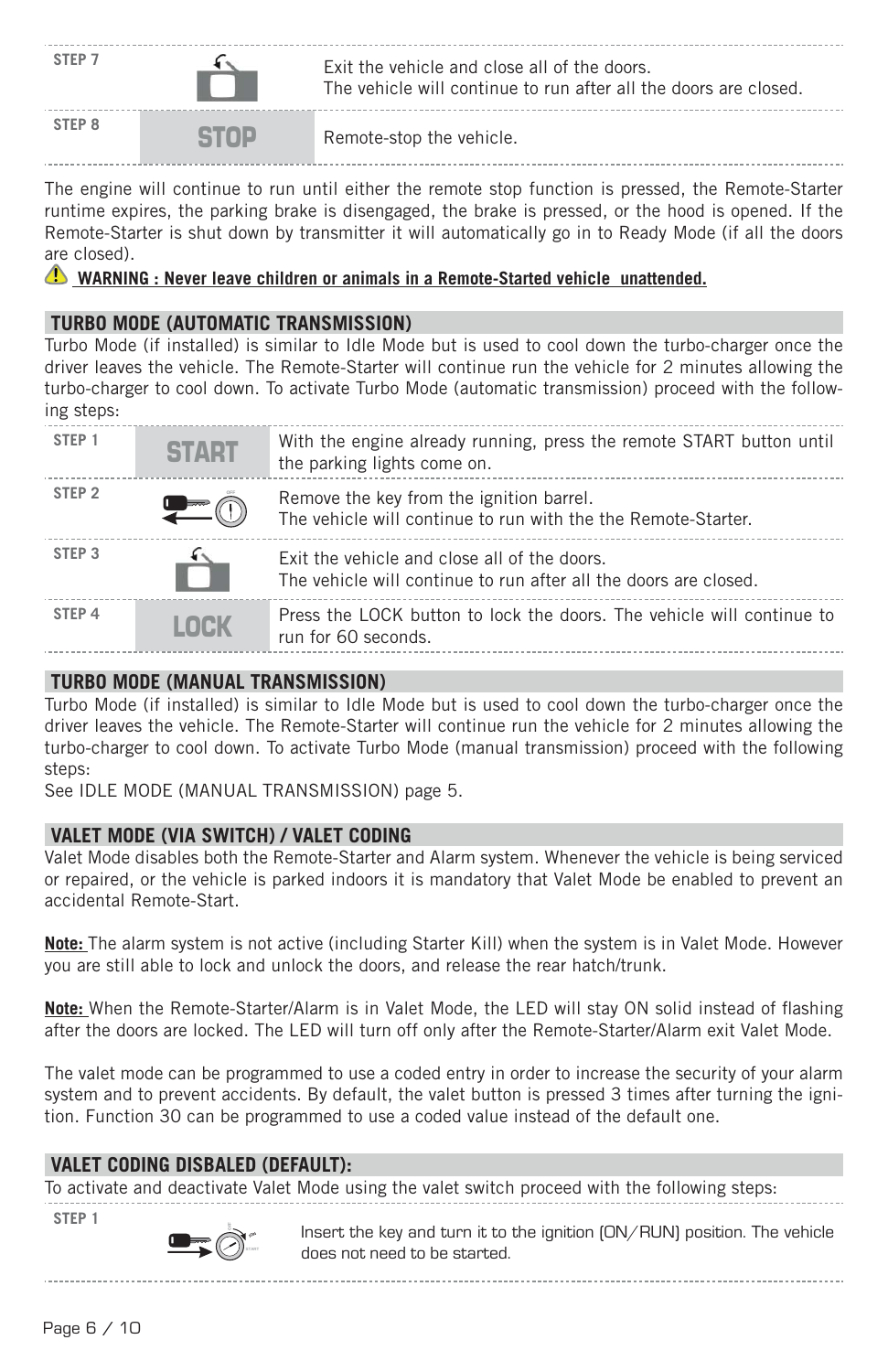| STEP <sub>2</sub> |                                  | Within 10 seconds press [1 second] and release the Valet switch 3<br>times.                                                                                                       |
|-------------------|----------------------------------|-----------------------------------------------------------------------------------------------------------------------------------------------------------------------------------|
|                   |                                  |                                                                                                                                                                                   |
|                   | VALET CODING ENABLED (OPTIONAL): |                                                                                                                                                                                   |
|                   |                                  | To activate and deactivate Valet Mode using the valet switch proceed with the following steps:                                                                                    |
| STEP <sub>1</sub> |                                  | Insert the key and turn it to the ignition (ON/RUN) position. The<br>vehicle does not need to be started.                                                                         |
| STEP <sub>2</sub> |                                  | Within 10 seconds press and release the valet button 3 to 7 times<br>$(X =$ valet code) for 1 second. If your valet code is 7 then press and<br>release the valet button 7 times. |
| STEP <sub>3</sub> |                                  | Press and hold the valet button once for 3 seconds to finish the<br>sequence.                                                                                                     |
|                   |                                  |                                                                                                                                                                                   |

Note: The coded valet option allows a selection of one of the five available codes. Once the installer chooses one of the codes, note the value here so you do not forget it

# AUXILIARY USE

|      | Press                | AUXII IARY |  |  |  |  |
|------|----------------------|------------|--|--|--|--|
| AUX1 | button(s) on the re- |            |  |  |  |  |
|      | mote.                |            |  |  |  |  |

Aux 1 : Drivers side sliding door (if installed) : Aux 2 : Passenger side sliding door (if installed).

AUX2 Press AUXILIARY button(s) on the remote.

**Note:** The function of the auxiliary outputs may vary depending on the vehicle and the installation. In most cases these outputs are not used, and in some cases they may be used to control other features such as the power windows, sunroof, or heated seats. Check with the installer to find out what AUX outputs have been installed, and what they control.

# REMOTE STARTING OPTIONS

# **CONFIGURABLE FONCTIONALITY DURING INSTALLATION**

This Remote-Starter is designed to be highly flexible when integrating into original equipment (OEM). With the following programmable options the Remote-Starter/Alarm can control most electronic systems within the vehicle.

**1** WARNING: This Remote-Starter must be installed by a trained professional. Improper modifications to any of the following settings could adversely affect the reliability of the Remote-Starter and/or the vehicle's operation.

# Configurable Options:

- Remote Door Locks Active or Passive Arming Ignition Door Locks
	-
- Security Lock  **Trunk/Hatch Release** Runtime
	-
- 
- 
- 
- Runtime Reset Secure Transmitter Mode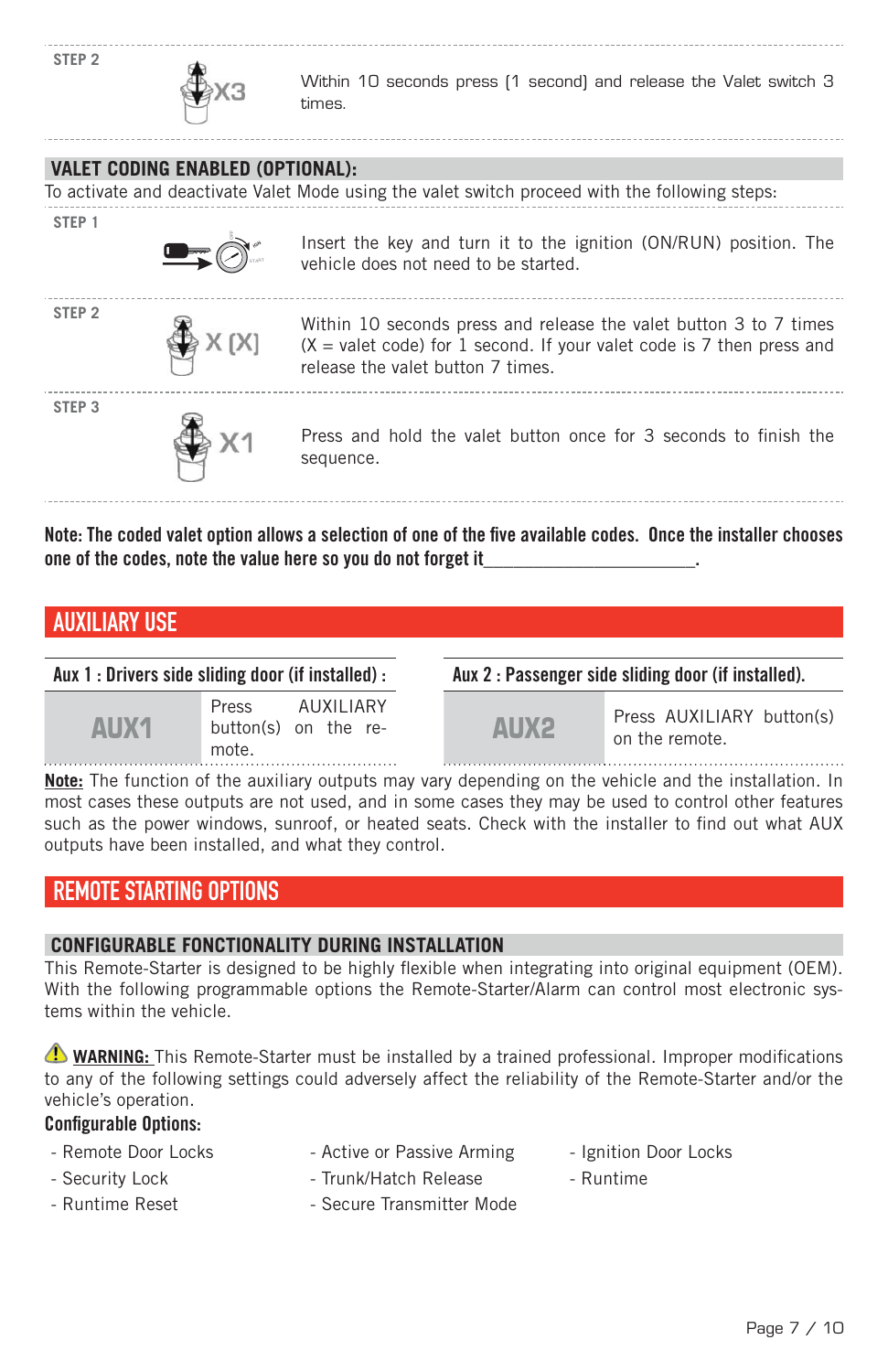## **REMOTE DOOR LOCKS**

If the Remote-Starter is installed with door locks, you will be able to lock and unlock the vehicle without using the key or OEM key fob.

## To UNLOCK the doors and DISARM the Alarm:

| <b>UNLOCK</b> | Press the<br><b>UNLOCK</b><br>button. | The parking lights will flash twice and the LED will turn OFF to<br>confirm the signal. The Starter-Kill will also deactivate allowing the<br>vehicle to be started with the key. If UNLOCK is pressed again (con-<br>secutively) the horn will honk twice (if installed) to confirm. <b>Note:</b><br>The system can be configured during installation so the horn confirms<br>UNLOCK on the first attempt. |
|---------------|---------------------------------------|-------------------------------------------------------------------------------------------------------------------------------------------------------------------------------------------------------------------------------------------------------------------------------------------------------------------------------------------------------------------------------------------------------------|
|---------------|---------------------------------------|-------------------------------------------------------------------------------------------------------------------------------------------------------------------------------------------------------------------------------------------------------------------------------------------------------------------------------------------------------------------------------------------------------------|

#### To LOCK the doors and ARM the Alarm:

| <b>LOCK</b> | Press the<br>LOCK<br>button. | The parking light will flash once and the LED will turn ON to con-<br>firm the signal. The Starter-Kill will activate preventing the vehicle<br>from being started with the key. If LOCK is pressed again (con-<br>secutively) the horn will honk once (if installed) to confirm. Note:<br>The system can be configured during installation so the horn confirms<br><b>LOCK on the first attempt.</b> |
|-------------|------------------------------|-------------------------------------------------------------------------------------------------------------------------------------------------------------------------------------------------------------------------------------------------------------------------------------------------------------------------------------------------------------------------------------------------------|
|-------------|------------------------------|-------------------------------------------------------------------------------------------------------------------------------------------------------------------------------------------------------------------------------------------------------------------------------------------------------------------------------------------------------------------------------------------------------|

#### **ACTIVE OR PASSIVE ARMING**

Passive Mode will allow the Alarm to automatically rearm itself 60 seconds after it is disarmed if no door(s) (or trunk) are open(ed). Opening a door before the 60 seconds has expired will reset the timer but will also prevent the Alarm from locking the doors. This option is enabled by default and the Alarm will never arm as long as at least one door is left open. When this feature is disabled the Alarm is considered to be in Active Mode which requires the remote transmitter to arm the Alarm.

#### **Note: The automatic rearm can be deactivated by pressing the UNLOCK button.**

#### **IGNITION DOOR LOCKS**

Ignition Door Locks is an automatic passenger safety feature. When enabled the Remote-Starter/Alarm will automatically LOCK the vehicles doors once the key is turned to the ignition (ON/RUN) position and the brake pedal is pressed. The Remote-Starter/Alarm will also automatically UNLOCK the vehicles doors once the key is turned to the OFF position.

#### **SECURITY LOCK**

Security Lock triggers the vehicle's door locks after the Remote-Starter has shut down. In some cases before the Remote-Starter is able to start the vehicle it must disarm the Original Equipment Manufacture (OEM) anti-theft system first (if equipped) to prevent a false alarm when the vehicle is running. After the Remote-Starter runtime has expired and the Remote-Starter shuts down, the Security Lock will re-arm the OEM anti-theft system in order to return the vehicle to its original protective state.

#### **TRUNK/HATCH RELEASE (ZONE 6)**

The vehicle's trunk or rear hatch (if installed) can be opened by pressing the TRUNK button.

#### **RUNTIME**

On gas engines the Remote-Starter can run the vehicle for either 3, 7 or 15 (default) minutes. On diesel engines the Remote-Starter can run the vehicle for either 6, 15 or 30 (default) minutes.

#### **RUNTIME RESET**

Once the vehicle is running with the Remote-Starter the runtime can be reset (before it expires) at any time by pressing the START button while the vehicle is Remote-Started. The horn/siren will sound once to confirm (If installed).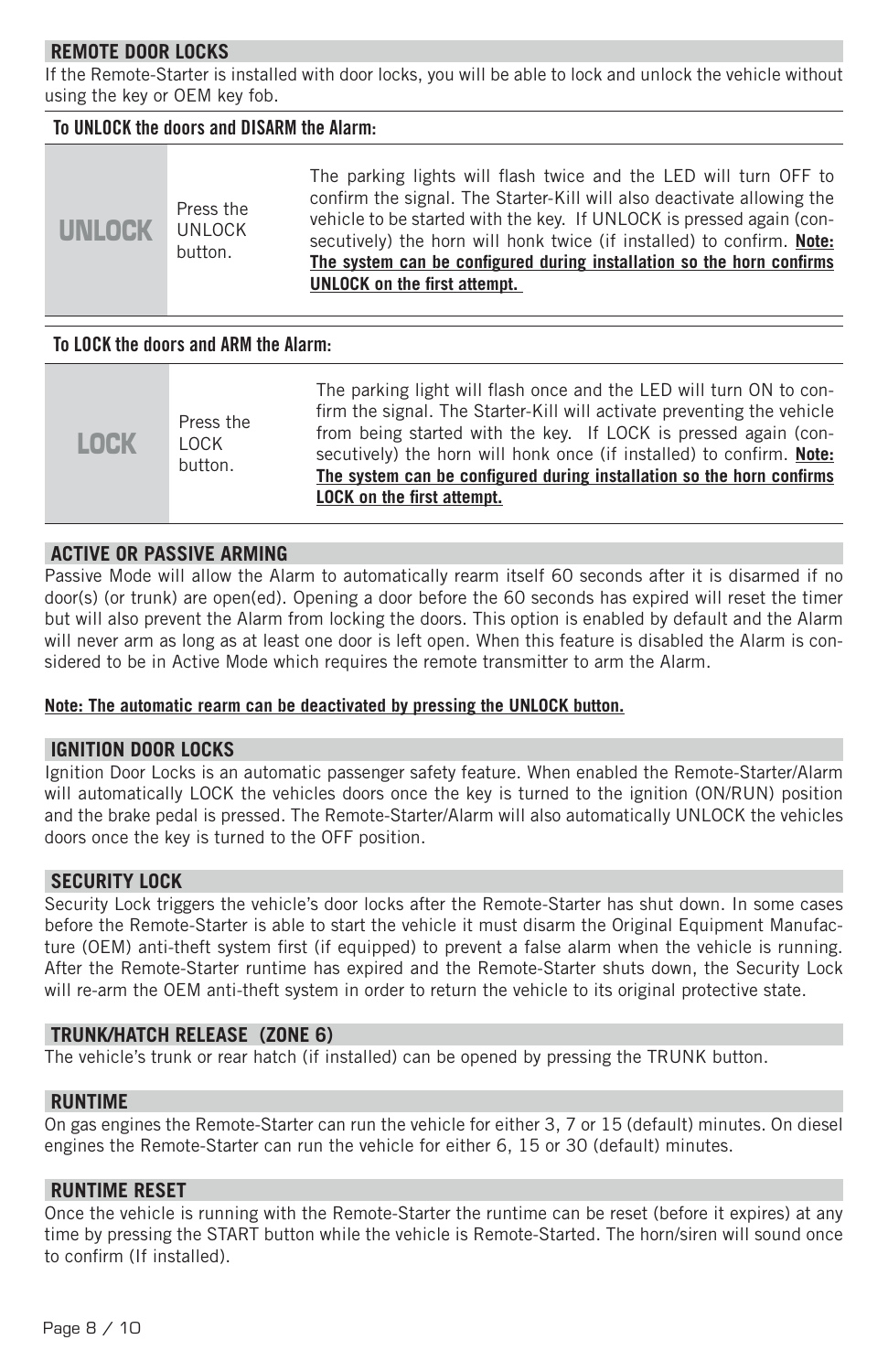# **AUDIBLE CONFIRMATION**

By default the Alarm will not send an audible confirmation (horn/siren) after the first signal has been received from the remote transmitter(s).

**SILENT**: Press the LOCK or UNLOCK button ONCE and the park lights will flash, but the horn/siren will NOT confirm the signal.

**AUDIBLE**: Pressing the same button TWICE consecutively (LOCK or UNLOCK) the park lights will flash, and the horn/siren will confirm the signal.

The Alarm can be programmed to audibly confirm the signal on the first button press. (See Installation Guide).

#### **ALARM ACTIVITY**

The following characteristics enhance your vehicle's security :

- If the Alarm system is active and the horn/siren is sounding :
	- **•** Press the UNLOCK button ONCE to stop the alarm sound. The Alarm will remain active and will immediately resound if a zone is (re)triggered.
	- **•** Press the UNLOCK button TWICE to stop the alarm sound, deactivate the Alarm, and unlock the doors.
	- **•** When the vehicle is unlocked the horn/siren will sound with several short chirps to indicate the zone that has previously triggered the Alarm. (See Remote-Start/Alarm Diagnostics page 10)

**NOTE 1: If the vehicle is running with the Remote-Starter and the Alarm is triggered the Remote-Starter will shut down immediately. This applies to Cold Start, Turbo and Idle Modes. However the vehicle can be Remote-Started at a later time (i.e. The Alarm will not cancel Cold Start Timer).**

**NOTE 2: When an alarm infraction has occurred the LED on the antenna will quickly flash 3 times followed of** a long pause. It will continue to flash until the alarm is disabled.

#### **OPEN ZONE NOTIFICATION**

When the LOCK button is pressed to ARM the Alarm (non Valet Mode), it will indicate if there are any zones which are currently active. The Alarm will sound with several short chirps to indicate which zone is active. A silent ARM or only 1 chirp indicates that no zones are currently active. (See Remote-Starter/Alarm Diagnostics page 10)

#### **FALSE ALARM DEACTIVATION**

This option will disable any zone that triggers the alarm 3 consecutive times. The zone will automatically re-enable once the LOCK button or the UNLOCK button is pressed.

#### **SHOCK SENSOR (ZONE 4)**

The Alarm system supports FSS2Z (2 stage - 3 wire) Shock Sensors. The Shock Sensor will produce a short audible warning on a weak shock, and will trigger a full alarm on a strong shock. Whenever the vehicle is running with the Remote-Starter the shock sensor is ignored until the Remote-Starter shuts down. However the Alarm can be set to monitor the Shock Sensor if the vehicle is Armed AFTER the vehicle is Remote-Started.

#### **VEHICLE LOCATOR/PANIC MODE**

To locate your vehicle in a busy parking lot press the LOCK button for 3 seconds to sound the horn/siren (If installed) and flash the parking lights. Press unlock to cancel this Mode.

#### **Note: If an Alarm pre-triggered zone is in memory, this Mode will NOT clear this zone from memory.**

# TRANSMITTER RANGE

Several factors may affect the operating range of the remote transmitter:

- **•** A weak transmitter battery.
- The operating environment such as in the city and airports due to radio interference, cell phone towers, etc…